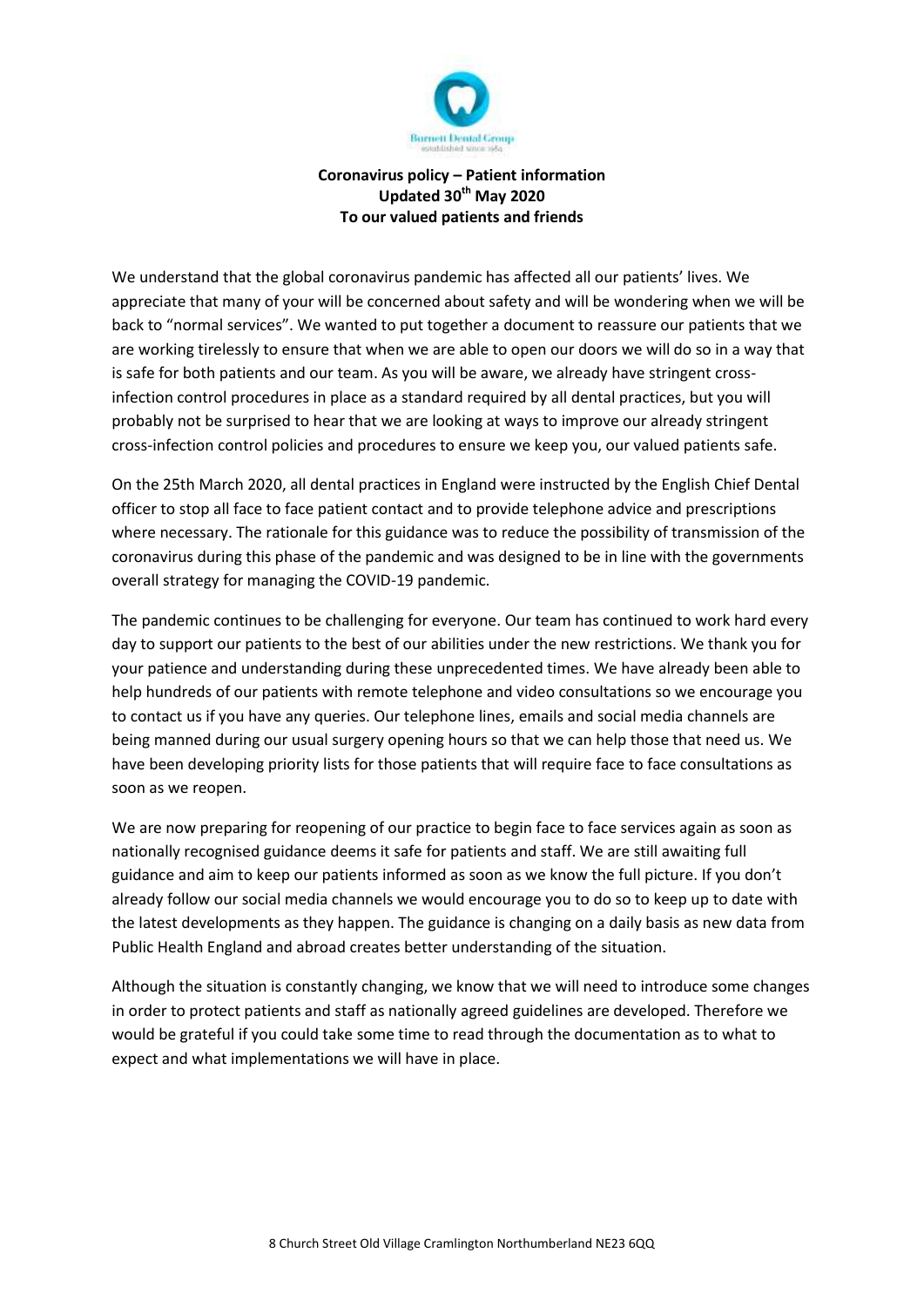

#### **When will we re-open?**

We will re-open as soon as we can satisfy FGDP (Faculty of General Dental Practice) guidelines that it is safe for our patients and our team. We have as a practice over the weeks during lockdown have done our very best to get ready for opening and to ensure that our practice is ready with measures in place to create a safe and comfortable environment for our patients.

The health and safety of our patients and staff is always our absolute priority. Again, we would encourage you to follow our social media streams for the most up to date information.

## **Who will be seen and what treatments can be carried out**

We have developed a list of patients who have contacted us during lockdown and will prioritise on a needs based approach starting with those that we are aware have already been having problems.

Due to the stringent increased PPE required amidst worldwide shortages in supply and social distancing measures we will be unable to operate at our normal capacity for the foreseeable future so please bear with us as we will be working hard to do our very best under extremely challenging situations. Safety will always take priority.

In line with international colleagues in other countries who are already back at work, we appreciate that a phased approach will be best in order to minimise risks as much as possible. This is essential as we begin to come out of lock down. We will be carrying out stringent screening measures prior to appointments being offered. The criteria will be based upon your COVID 19 risk level and also your vulnerability level.

We will be operating a pre-booked appointment-only service. Please see below for details on how to pre-book an appointment.

- All patients will be screened thoroughly and only patients who are low risk will be offered an appointment.
- On arrival you will be screened again and your temperature checked before entry. If you have a high temperature you will be refused entry to the practice.
- If we identify any risks factors during this stringent screening process even if you are asymptomatic you will be given advice on further isolation or if your enquiry is urgent we will make any necessary referrals to the appropriate urgent care centre on your behalf.
- Patients who are more vulnerable due to medical conditions or belong to the shielded group such as over 70's we ask that you continue to follow government social distancing and shielding guidance if your enquiry is non urgent.
- If your enquiry is urgent then we will make special arrangements for you to attend first in the day and your appointment time will be extended to allow enough time so you do not come into contact with other patients coming into the practice or we may refer you to an appropriate urgent care centre.

We would anticipate that the first treatment allowed would be basic treatments which do not involve aerosols therefore initial treatment being offered will be more limited during this initial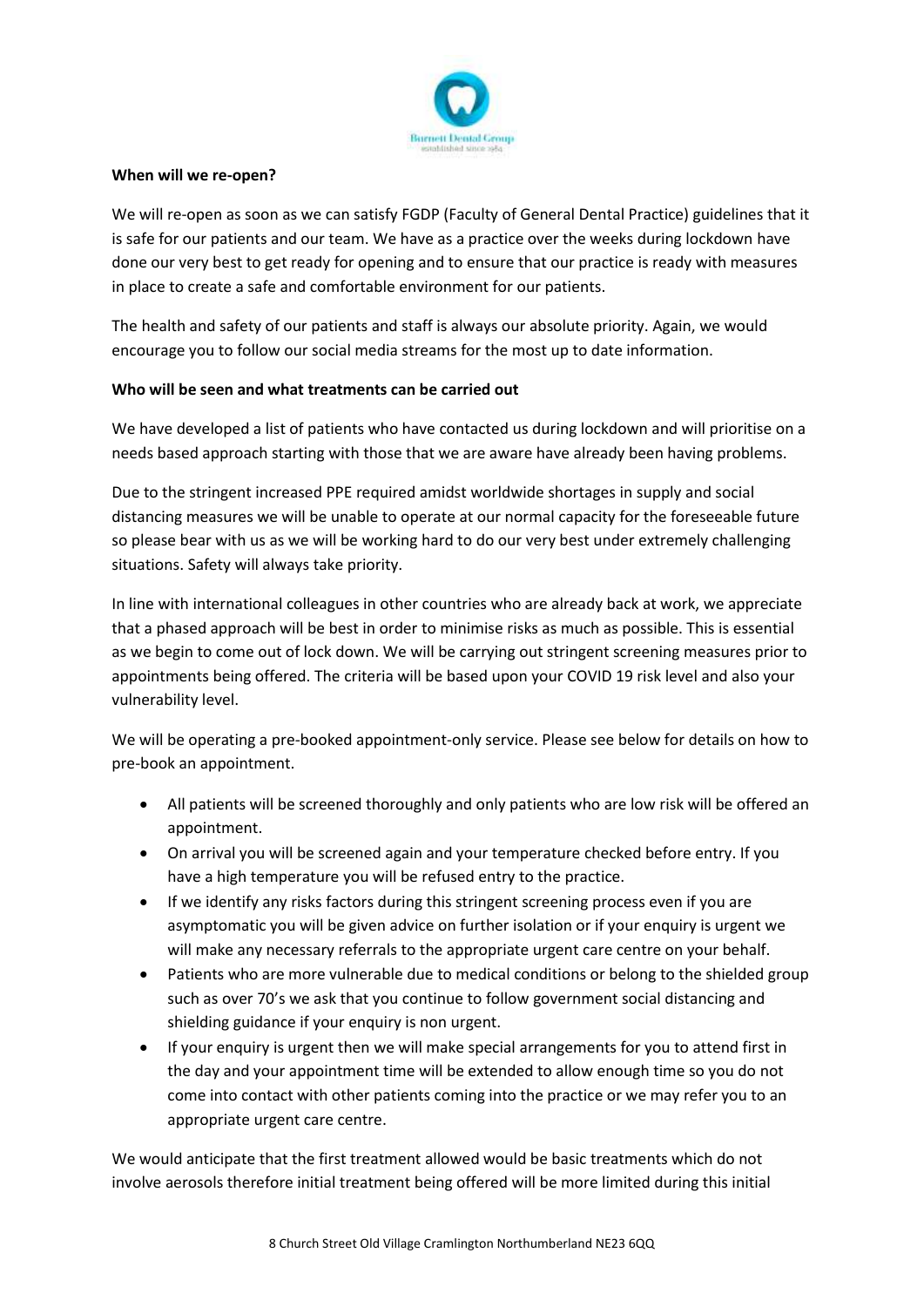

period. As a practice we have agreed to look after the patients of greatest needs first. Patients who contacted with emergency dental problems during the lockdown will be prioritised first and as we begin to return to normal working schedule there will be some restrictions in place.

## **What steps are we taking to prepare the practice?**

We at Burnett Dental take pride in the high standards we maintain in our cross infection control and we continually review and improve our standards. This was validated by passing our CQC inspection in July 2017 (details of our inspection can be found on the Care Quality Commission's website)

There has been growing evidence that during this pandemic the number of reported coronavirus infections in dental practices has been extremely low, the suggestion is that this is most likely attributed to the very stringent cross-infection measures that are already implemented across dental practices and the tight regulations in place.

Despite this, we are taking steps to enhance this even further in many cases, going beyond what is recommended. We have sought advice from experts and we are reviewing all our cross infection protocols to see where we can improve even further to ensure that we implement tight controls across the board and we are taking extra measures to ensure the safety of patients and staff.

Therefore you may notice some notable changes when you arrive again at our practice:-

- 1. All our staff will be screened on a daily basis for symptoms and temperature checked. If a staff member is identified with COVID-19 symptoms they will be asked to immediately return home and to self-isolate. They will also be referred for testing where appropriate.
- 2. For your safety, we will be screening all patients before arriving at the practice. This will allow our staff to assist you to complete a confidential medical history including a coronavirus screening questionnaire to ensure you are safe to make an appointment.
- 3. On arrival you will see a notice on our door to explain that entry is restricted to patients who have made an appointment. Patients wishing to book an appointment must contact the practice first before arriving. If you arrive without an appointment and without prior risk assessment you will be denied entry. This is for the protection of all our patients and staff.
- 4. We have a clear Perspex cough and sneeze shields installed at reception for the protection of patients and staff. Our receptionists will also be wearing masks on your arrival
- 5. All our patients will be advised to come alone. Where there is a necessity for an accompanying person, you will notice our seating arrangements will be placed 2m apart to maintain adequate social distancing.
- 6. All non-essential items within the waiting areas such as magazines, toys, leaflets will be removed to reduce risks of contact transmission via these items.
- 7. Personal hygiene and cross infection measure will be in place such as alcohol gel stations. Tissues and bins will be made available for patients to use and asks that all patients catch all sneezes and coughs in provided tissues and bin and to use alcohol gel afterwards.
- 8. Regular decontamination of clinical and common areas included touch points such as handles, switches, chairs, tables and other surfaces with disinfectants which are highly effective against bacteria and viruses such as the coronavirus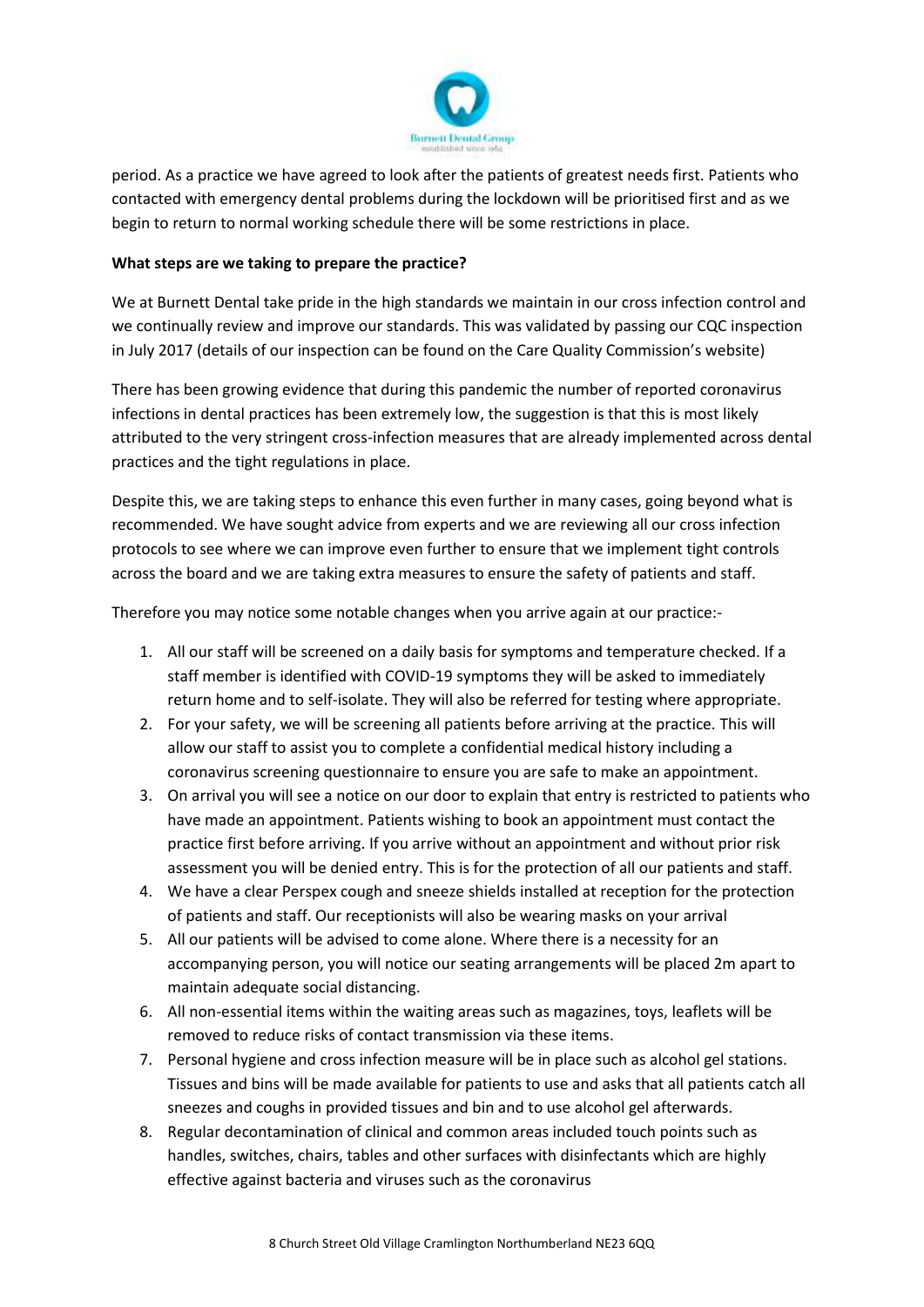

- 9. We already treat our water lines routinely. This will continue to do so to eliminate potential bacteria and viruses.
- 10. We continue to put all our instruments go through a multi-stage decontamination and sterilisation protocol. Our autoclaves sterilise at 134°C (15psi) autoclave which kills all bacteria and also viruses such as coronavirus
- 11. We will be enhancing our staff personal protective equipment (PPE) and as such we apologise in advance for reduction of visibility of our usual friendly smiley faces!
- 12. To continue to adhere to social distancing measure we will be staggering appointments to eliminate waiting times in reception as much as possible so reduce possibility of patients arriving or leaving at the same time.
- 13. Use of the patient toilet will be discouraged but we understand it may be needed occasionally. It will be cleaned and disinfected regularly.

## **How to make an appointment and what to expect on arrival at the practice**

Once we have received confirmation on reopening this will be the protocol for arranging an appointment and arrival:

**1. Please help us assist you in making your dental appointment as comfortable as possible for you by updating your mandatory medical history and COVID-19 screening tool.**  Completing the mandatory medical and COVID-19 questionnaire can be done via email and through our secure patient portal. We are requesting that this is completed before you arrive at the practice for your safety so that you do not have to handle paper/ pens and to reduce your time in the practice. The link to the patient portal can be found on our website or the link below.

<https://secure.dentr.co.uk/burnett-dental-group>

- **2. Please contact our practice by telephone or email to arrange an appointment. Anyone arriving at the practice without an appointment will be sadly turned away. During this time, we will not be able to welcome walk-in visitors or patients.**
- 3. All patients will be screened first with a questionnaire to assess for any potential COVID-19 symptoms but also your vulnerability risk level. If we establish that you are at a medium of high risk of being infected although without symptoms we will respectfully request to reschedule and defer any appointments for 1 month.
- 4. We will request payment via contactless card payment or through our patient portal where possible. The reason for this is to reduce the handling of cash/ cheques and avoid the unnecessary use of card terminals at reception.
- 5. When preparing to come to the surgery we ask that you arrive at the clinic unaccompanied. Reducing the number of people in the practice improves social distancing and reduces the risk of viral transmission. If this is not possible please contact reception before attending to discuss.
- 6. Please maintain social distancing measures when travelling to the practice and limit your contact with other members of the public as much as possible. As per new government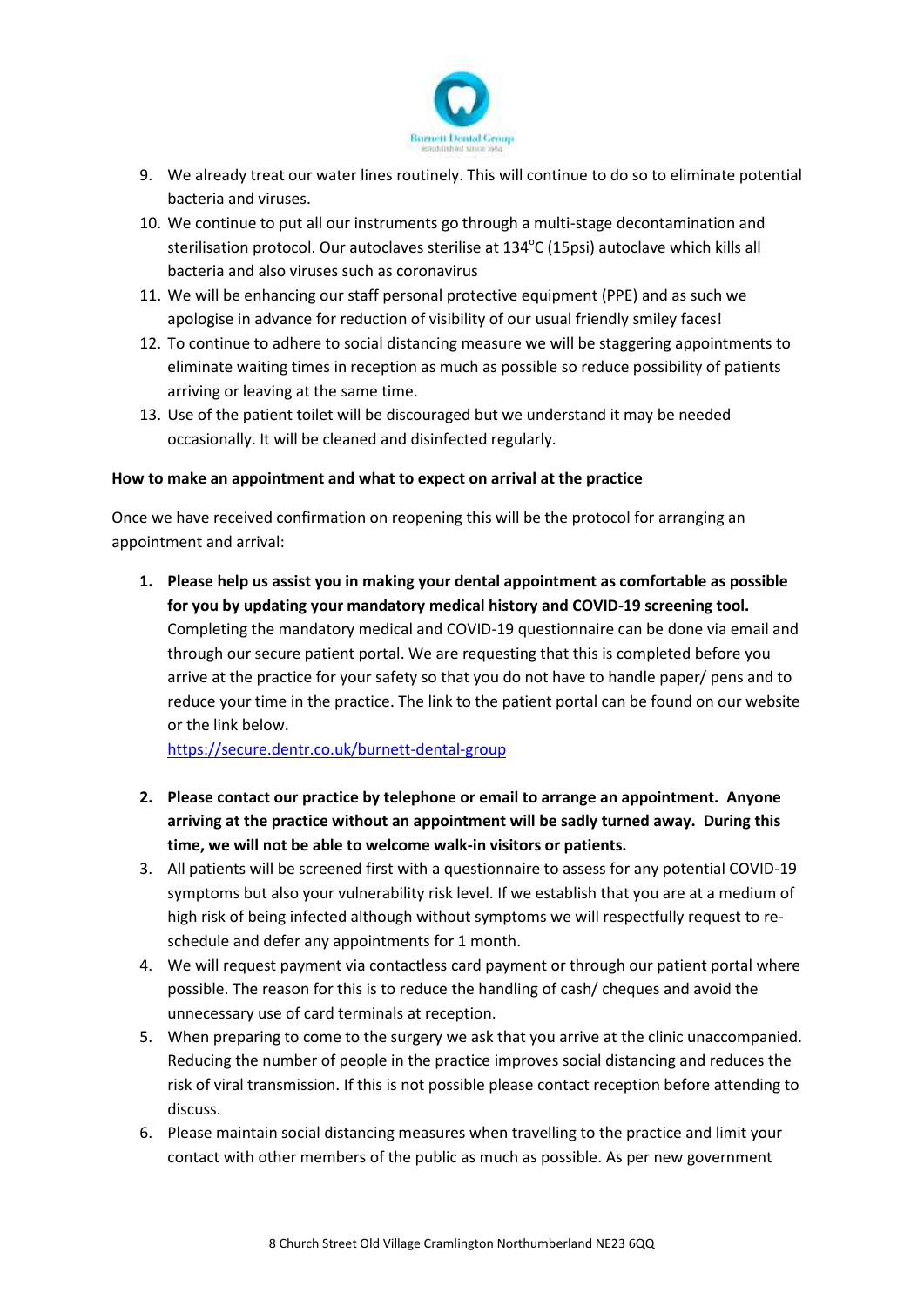

guidance, we would advise that you wear a facial covering. Advice on this can be found here: https://www.bbc.co.uk/news/health-51205344

- 7. On arrival near to the practice, if possible, please telephone the practice to inform of arrival and wait nearby or at the carpark. You will then receive a further call or text once the practice is ready for you to enter. This is to ensure we reduce number of people inside the practice at any one time to minimise risks of contact transmission.
- 8. On arrival we ask all patients to use the alcohol hand gels at our newly installed hand sanitation station. Please remain behind the social distancing markers and you will be asked by one of our team to confirm your details.
- 9. Your temperature will be then be checked. If we detect a temperature above 37.8  $^{\circ}$ C, you will be refused further entry and given advice on self-isolating. We will then contact you to rearrange your appointment once you are asymptomatic and all clear or; if your enquiry is urgent then we will make an immediate referral to an appropriate urgent care centre equipped to assist patients suspected or confirmed COVID-19 symptoms
- 10. Every effort will be made to get you straight into surgery on arrival but if it is unavoidable to keep you waiting, we would encourage patients to remain seated and to refrain from moving about the practice.
- 11. Toilet facilities are known to be a potential source of infection so we would discourage you from using public facilities including our own. However, if you require the use of our toilet facilities, please inform reception and we will inform you as to when it is ready for use. If you use the facilities, please wash your hands thoroughly immediately afterwards.

## **Entering into surgery and your treatment**

- 1. Once the clinical staff is ready you will be invited into the surgery
- 2. On entering we will ask you to wash your hands to use alcohol gel once again to disinfect your hands
- 3. We will review your records again and screening questionnaires to ensure there have been no changes
- 4. We will provide you with a disinfecting mouth wash to rinse for 30 seconds before any procedure
- 5. Depending on the procedure being carried out clinical staff maybe wearing further additional personal protective equipment which may include a FFP2/3 respirator, visor, surgical gown
- 6. There continues to be an ongoing debate on Aerosol Generating Procedures and as such if a high speed drill or ultrasonic is used for your procedure there are extra precautions that we are looking to reduce aerosol production:
	- High volume suction will be used which reduces aerosol production by over 90%
	- Rubber dam in routine dental work which reduces aerosols by a further 30-90%
	- FFP2/3 masks filter 94-99% of airborne particles
	- A clinical air filtration system running at all times when you are in surgery
- 7. If any documents require signatures we recommend that this be done prior to your visit on the patient portal – <https://secure.dentr.co.uk/burnett-dental-group> . Alternatively we will